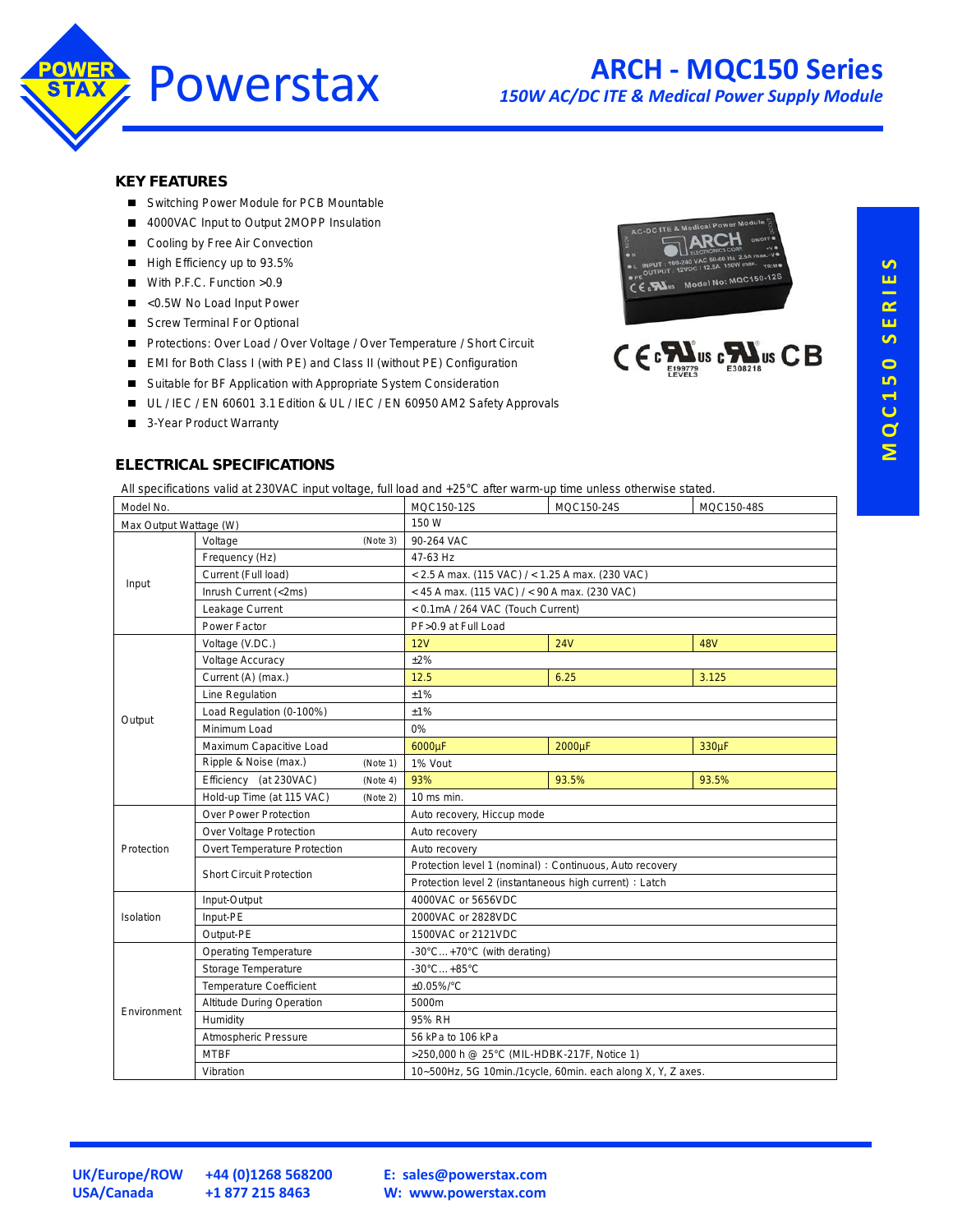

#### **ELECTRICAL SPECIFICATIONS**

All specifications valid at 230VAC input voltage, full load and +25°C after warm-up time unless otherwise stated.

| Model No.  |                       |          | MQC150-12S                                                                             | MQC150-24S | MQC150-48S |  |  |
|------------|-----------------------|----------|----------------------------------------------------------------------------------------|------------|------------|--|--|
|            | Dimension (L x W x H) |          | 4.3 x 2.3 x 1.38 Inches<br>109.0 x 58.5 x 35.0 mm ) Tolerance $\pm 0.5$ mm             |            |            |  |  |
| Physical   | Weight                |          | 365q                                                                                   |            |            |  |  |
|            | Cooling Method        |          | Free convection                                                                        |            |            |  |  |
| Safety     | Approval              |          | UL / IEC / EN 60601 3.1 <sup>rd</sup> Edition & UL / IEC / EN 60950 AM2                |            |            |  |  |
| <b>EMC</b> | <b>Conducted EMI</b>  | (Note 5) | EN55011 Conducted & Radiated Class B                                                   |            |            |  |  |
|            | Radiated EMI          | (Note 5) | EN55011 Class I class B / Class II class A<br>(Radiation Class A for MQC150 A2 Series) |            |            |  |  |
|            | <b>EMS</b>            |          | EN60601-1-2 4th edition                                                                |            |            |  |  |

#### **NOTE**

- 1. Ripple & Noise are measured at 20MHz of bandwidth with 0.1uF & 47uF parallel capacitor.
- 2. Hold-up Time measured at 90% Vout.
- 3. Please check the derating curve for more details.
- 4. After 30 minutes of burn-in
- 5. Please secure the power supply unit to your metal case by using the four screw holes in the corners for either Class I or Class II equipment
- 6. Please refer to our PDF file "AC-DC Application" on our website: www.archcorp.com.tw

## **DERATING**



#### **TRIM**

|                       |             | 12S        |               |               | 24S                       |              |              | 48S                   |               |
|-----------------------|-------------|------------|---------------|---------------|---------------------------|--------------|--------------|-----------------------|---------------|
| Trim                  | $+5%$       |            | 0%            | $+5%$         |                           | 0%           | $+5%$        |                       | 0%            |
| $\rightarrow$<br>$-V$ | $34K\Omega$ | $\tilde{}$ | $10M\Omega$   | $37.4K\Omega$ | $\tilde{}$                | 10 $M\Omega$ | $38K\Omega$  | $\tilde{\phantom{a}}$ | $10M\Omega$   |
| Trim                  | 0%          |            | $-5%$         | 0%            |                           | $-5%$        | 0%           |                       | $-5%$         |
| $\rightarrow$<br>$+V$ | $10M\Omega$ | $\tilde{}$ | 106K $\Omega$ | $10M\Omega$   | $\widetilde{\phantom{m}}$ | 270K Q       | 10 $M\Omega$ | $\tilde{}$            | 640K $\Omega$ |

**UK/Europe/ROW +44 (0)1268 568200 USA/Canada +1 877 215 8463**

**E: [sales@powerstax.com](mailto:sales%40powerstax.com?subject=MQC150) W: [www.powerstax.com](http://www.powerstax.com)**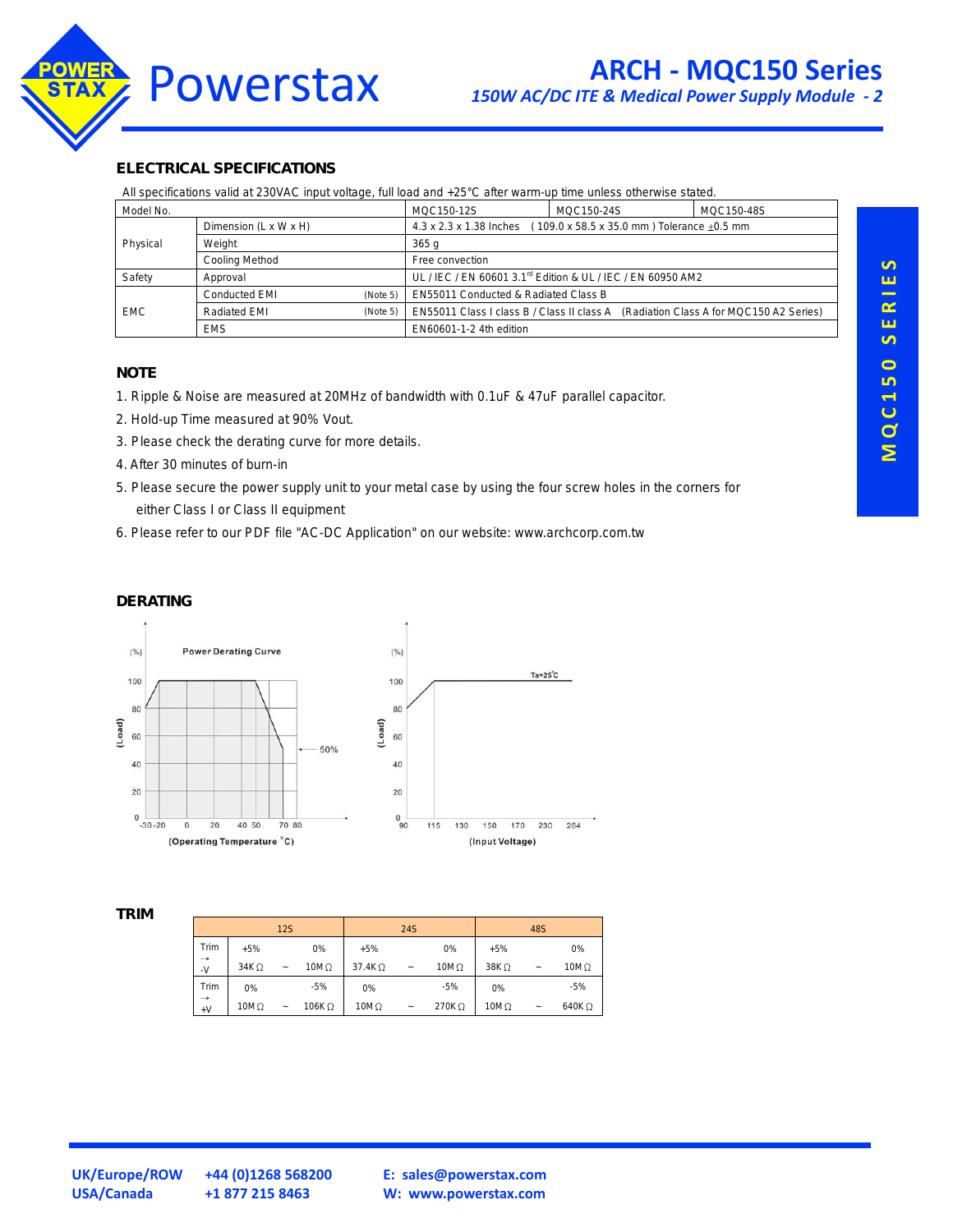

## **ARCH - MQC150 Series**

*150W AC/DC ITE & Medical Power Supply Module - 3*

#### **MECHANICAL DIMENSION ( Top View )**



| PIN#                                                    | Φ                  | Single    |  |  |  |
|---------------------------------------------------------|--------------------|-----------|--|--|--|
| 1                                                       | $1.2 + 0.1%$ mm    | AC IN (N) |  |  |  |
| 2                                                       | $1.2 \pm 0.1$ %mm  | AC IN (L) |  |  |  |
| 3                                                       | $1.2 + 0.1%$ mm    | РF        |  |  |  |
| 4                                                       | $1.2 \pm 0.1\%$ mm | ON / OFF  |  |  |  |
| (Provide +5Vdc Controlled)                              |                    |           |  |  |  |
| 5                                                       | $1.8 + 0.1%$ mm    | +DC OUT   |  |  |  |
| 6                                                       | $1.8 \pm 0.1$ %mm  | -DC OUT   |  |  |  |
| $\overline{7}$                                          | $1.2 + 0.1%$ mm    | Trim      |  |  |  |
| Remark:                                                 |                    |           |  |  |  |
| Please reserve the pin 4 hole on PCB.                   |                    |           |  |  |  |
| If the remote on/off function is not required, please   |                    |           |  |  |  |
| connect the pin 4 circuit layout with pin6, or keep pin |                    |           |  |  |  |
| 4 floating.                                             |                    |           |  |  |  |

#### **BLOCK DIAGRAM**



SERIES **M Q C 1 5 0 S E R I E S MQC150** 

**USA/Canada +1 877 215 8463**

**UK/Europe/ROW +44 (0)1268 568200**

**E: [sales@powerstax.com](mailto:sales%40powerstax.com?subject=MQC150) W: [www.powerstax.com](http://www.powerstax.com)**